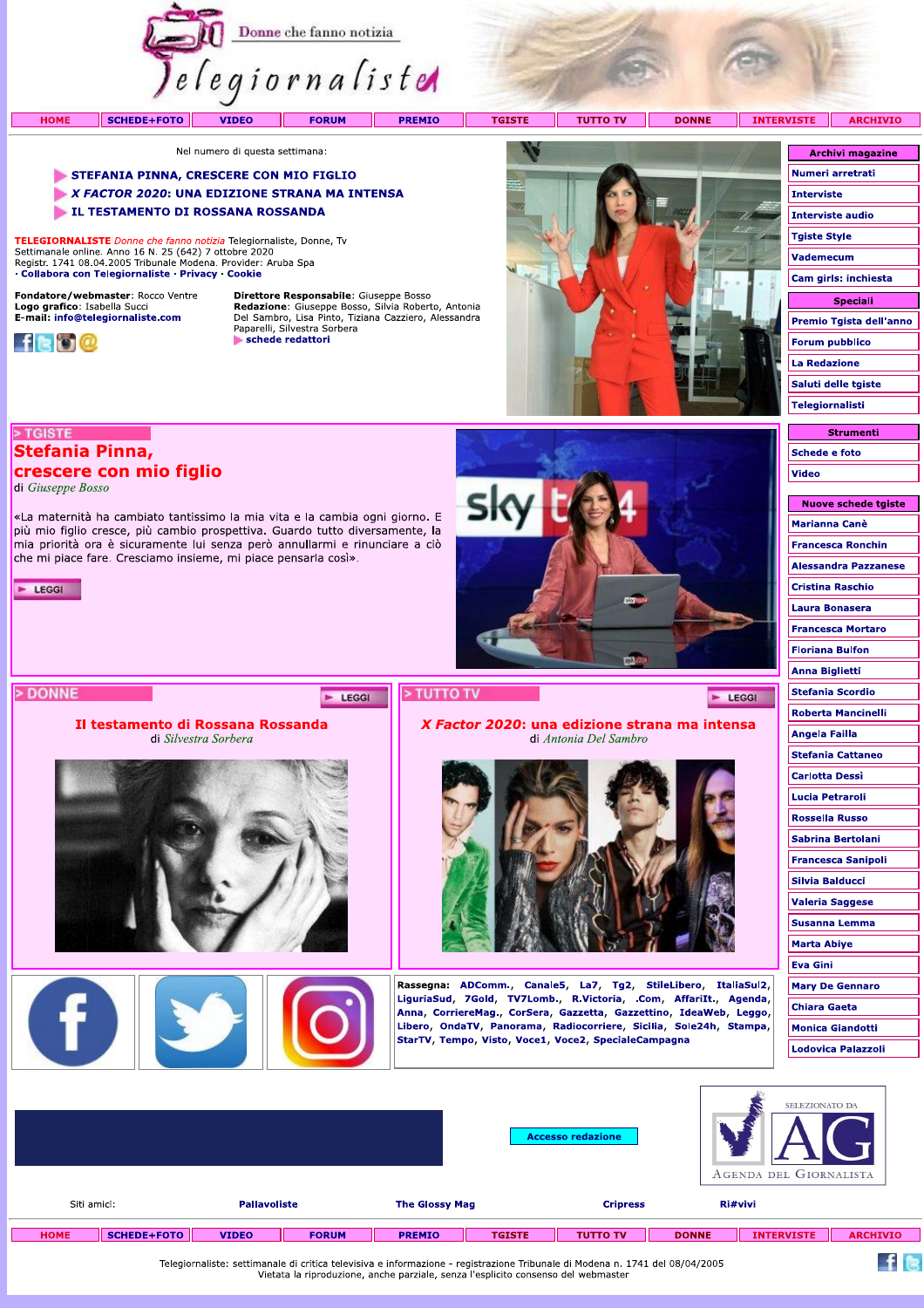

# Tgiste Approfondimenti e notizie sul mondo delle telegiornaliste

#### Stefania Pinna, crescere con mio figlio

di Giuseppe Bosso

Ritroviamo Stefania Pinna, volto di Sky Tg24, per parlare dei cambiamenti che hanno riguardato la sua vita dopo il nostro primo incontro e dell'attualità di un'Italia alle prese con il covid.

#### Ben trovata Stefania. Anzitutto, inevitabile chiederti, come hai vissuto il periodo del lockdown e come hai affrontato la ripresa dopo questa estate così incerta?

«Inizialmente la scelta del lockdown totale mi ha turbato molto, non sapevo come affrontarlo e come spiegarlo a mio figlio. Dopo pochi giorni però ho realizzato che - seppur drastica - era l'unica strada per provare a fermare il contagio nel nostro Paese e, particolarmente, in Lombardia, dove abito da un annetto. Da quel momento ho cercato di usare quel tempo sospeso per godermi il tempo con mio figlio, preziosissimo e raro con i tempi sempre concitati della quotidianità. La ripresa la affronto ogni giorno con ottimismo ma anche molta prudenza».

Ultimamente sei stata tuo malgrado protagonista di una piccola incomprensione con uno spettatore napoletano, sulla quale non intendo certo tornare, tuttavia mi colpisce il fatto che tu abbia avuto occasione di interloquire e chiarire la questione via social: quanto è importante il filo diretto con gli spettatori per te attraverso queste nuove forme di comunicazione?

«Inutile e feroce polverone sui social. Mi ha ferito ricevere accuse per essere stata fraintesa. Credo nel mio lavoro, cerco di essere sempre equilibrata e corretta. Evidentemente mi sono espressa male. Ho ritenuto doveroso chiarire con chi si è sentito offeso. Il filo diretto è importante ma credo anche che non si possa nemmeno vivere monitorando costantemente cosa si dice di noi sui social, dove è molto facile puntare il dito contro qualcuno celandosi dietro a un monitor senza approfondire e fermandosi ai titoli, a ciò che fa rumore».

#### Quanto ha cambiato la tua vita la maternità e in particolare le tue priorità?

«Quanto tempo abbiamo? - ride, ndr - Tantissimo. La cambia ogni giorno. E più mio figlio cresce, più cambio prospettiva. Guardo tutto diversamente, la mia priorità ora è sicuramente lui senza però annullarmi e rinunciare a ciò che mi piace fare. Cresciamo insieme, mi piace pensarla così».

#### Ti senti realizzata?

«Mi piace quello che faccio e mi piace la mia vita. Mi sento molto fortunata e apprezzo ogni singola conquista. Finita la sagra delle banalità, posso però dirti che sono sempre alla ricerca di qualcosa. Di aria fresca, di nuovi stimoli, di sfide. Ma senza affanni, godendomi quello che ho conquistato fino ad ora».

#### Come pensi di essere cambiata tu e come pensi sia cambiata Sky rispetto a quando ci sentimmo la prima volta, alla fine del 2008?

«Io ho degli aspetti che - credo e spero - rimarranno gli stessi anche quando avrò una dentiera dentro al bicchiere sul comodino (per ora sul comodino ho solo il bicchiere ed è sempre mezzo pieno). Sotto altri punti di vista sono cambiata molto, cresciuta, mi sono creata una bella scorza in anni di dirette, confronti con i colleghi, qualche risata amara e pugni nello stomaco improvvisi. Anche Sky, ne frattempo, è cambiata, perché è cambiato il mercato e la nostra è un'azienda capace di innovarsi costantemente. C'è stato, nel frattempo, anche il trasferimento da Roma a Milano, che io ho sempre vissuto come una nuova opportunità».

#### L'Italia che vorresti raccontare nel futuro come la immagini?

«Spero che questa terribile pandemia ci insegni qualcosa. Mi piacerebbe parlare di un'Italia che guardi realmente al futuro, di un'Italia che investa in istruzione e e Spero che questa terribile panuemia u macgin qualcosa, en piace coro panale si su secondo sulla della provis<br>- ricerca, di un'Italia che punti sulle sue risorse migliori e che dai migliori si faccia rappresentare».<br>-----

#### versione stampabile | interviste alle telegiornaliste

| <b>HOME</b> | SCHEDE+FOTO | <b>VIDEO</b> | <b>FORUM</b>                                                                                                                                                                                                      | <b>PREMIO</b> | <b>TGISTE</b> | <b>TUTTO TV</b> | <b>DONNE</b> | <b>INTERVISTE</b> | <b>ARCHIVIO</b> |
|-------------|-------------|--------------|-------------------------------------------------------------------------------------------------------------------------------------------------------------------------------------------------------------------|---------------|---------------|-----------------|--------------|-------------------|-----------------|
|             |             |              | Telegiornaliste: settimanale di critica televisiva e informazione - registrazione Tribunale di Modena n. 1741 del 08/04/2005<br>Vietata la riproduzione, anche parziale, senza l'esplicito consenso del webmaster |               |               |                 |              |                   |                 |

![](_page_1_Picture_19.jpeg)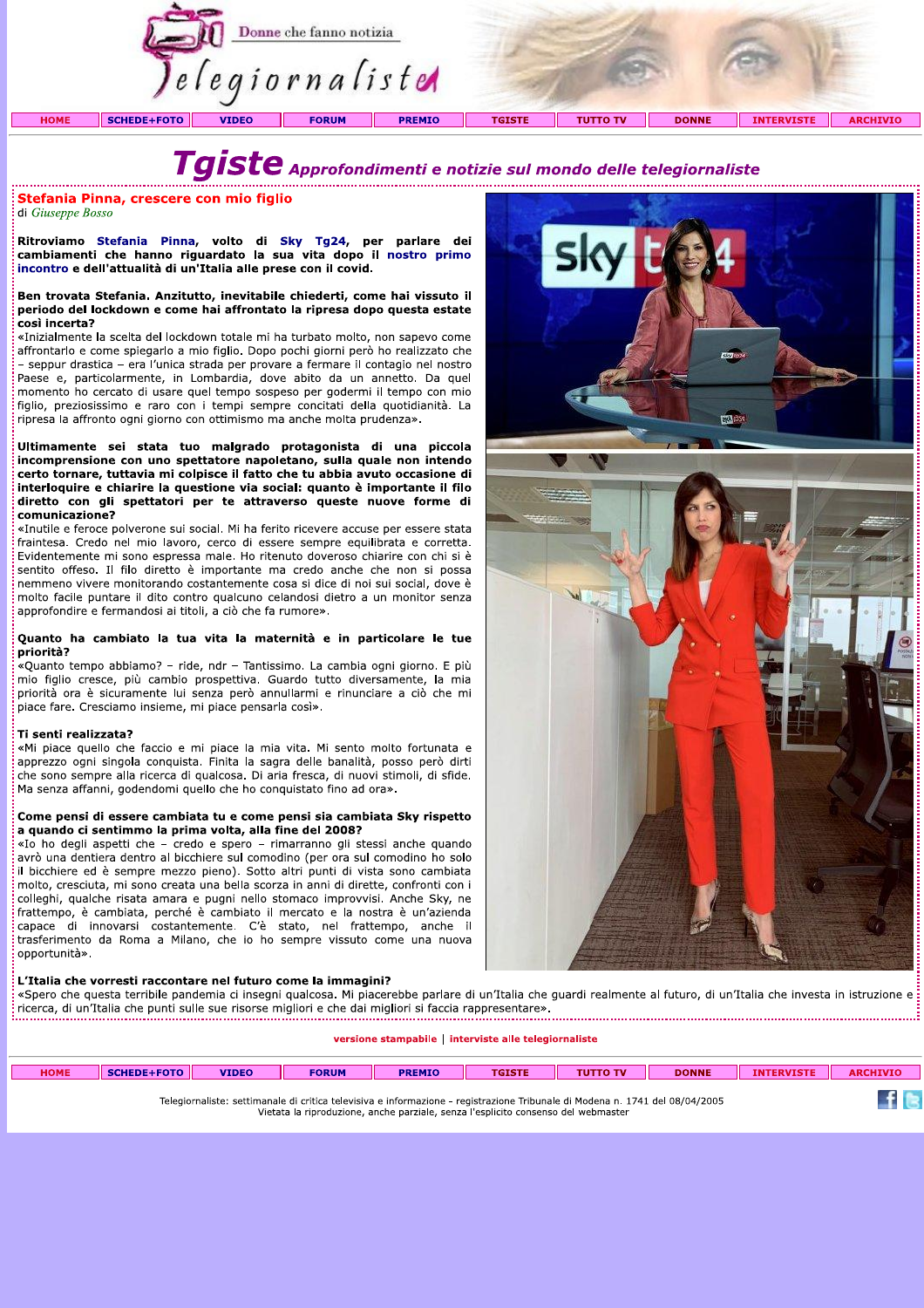![](_page_2_Picture_0.jpeg)

## Tutto TV Ieri, oggi e domani

 $\frac{1}{2}$ *X Factor 2020*: una edizione strana ma intensa di Antonia Del Sambro

Chi da oltre un **decennio** segue il talent targato Sky e supportato dalla Sony sa quanto il pubblico ne abbia determinato successo e mood. Tante volte, infatti, aspiranti artisti che non avevano convinto del tutto la giuria del momento, alla fine erano passati proprio a "furor di popolo". E a volte lo stesso pubblico ci aveva azzeccato in pieno, scoprendo talenti che altrimenti sarebbero passati quasi inosservati e decretandone il successo anche fuori dal programma.

Ma in questo 2020 così strano, terribile e rivoluzionario, anche il talent musicale più famoso di sempre ha dovuto fare i conti con la pandemia e piegarsi, giustamente, alle regole anti covid19. Il risultato sono state quattro prime puntate tanto insolite quanto intense.

.<br>Senza pubblico in sala e con i giudici distanziati da un tavolo a forma di grande X si è sicuramente persa la magia dei palazzetti<br>dove gli aspiranti cantanti venivano accolti, ognuno alla propria maniera, soprattutto dal pubblico presente.

![](_page_2_Picture_6.jpeg)

 $f \approx$ 

.<br>Nonostante questo, però, **lo show sembra reggere** e accanto a candidati motivati e pronti a tutto pur di superare le selezioni, ma ahimè, del tutto privi dell'X<sup>i</sup> Factor, sfilano dei veri talenti già in fieri, molti dei quali con pezzi inediti e originali che fanno ben sperare in un personale e luminoso futuro.

:<br>: I quattro giudici di questa edizione 2020, poi, ci mettono del loro e accanto a figure già consolidate nel programma come l'internazionale stella Mika e il sofisticato Manuel Agnelli, una bella sorpresa è rappresentata dalle new entry: Emma Marrone, amatissima pop italiana e Manuelito, vera icona del genere rap e trap con la sua etichetta indipendente Machete e amatissimo proprio dai più giovani.

X Factor è in diretta su Sky ogni giovedì in prima serata e in replica in chiaro sul canale 8 ogni venerdì alle 21.15.

versione stampabile | interviste a personaggi | interviste a telegiornalisti

| <b>HOME</b> | <b>SCHEDE+FOTO</b> | <b>VIDEO</b> | <b>FORUM</b> | <b>PREMIO</b> | TOICTE<br>GIST. | <b>FOURTH</b> | <b>DONNE</b> | <b>INTE</b><br><b>ERVISTE</b> | <b>ARCHIVIO</b> |
|-------------|--------------------|--------------|--------------|---------------|-----------------|---------------|--------------|-------------------------------|-----------------|
|             |                    |              |              |               |                 |               |              |                               |                 |

Telegiornaliste: settimanale di critica televisiva e informazione - registrazione Tribunale di Modena n. 1741 del 08/04/2005 Vietata la riproduzione, anche parziale, senza l'esplicito consenso del webmaster